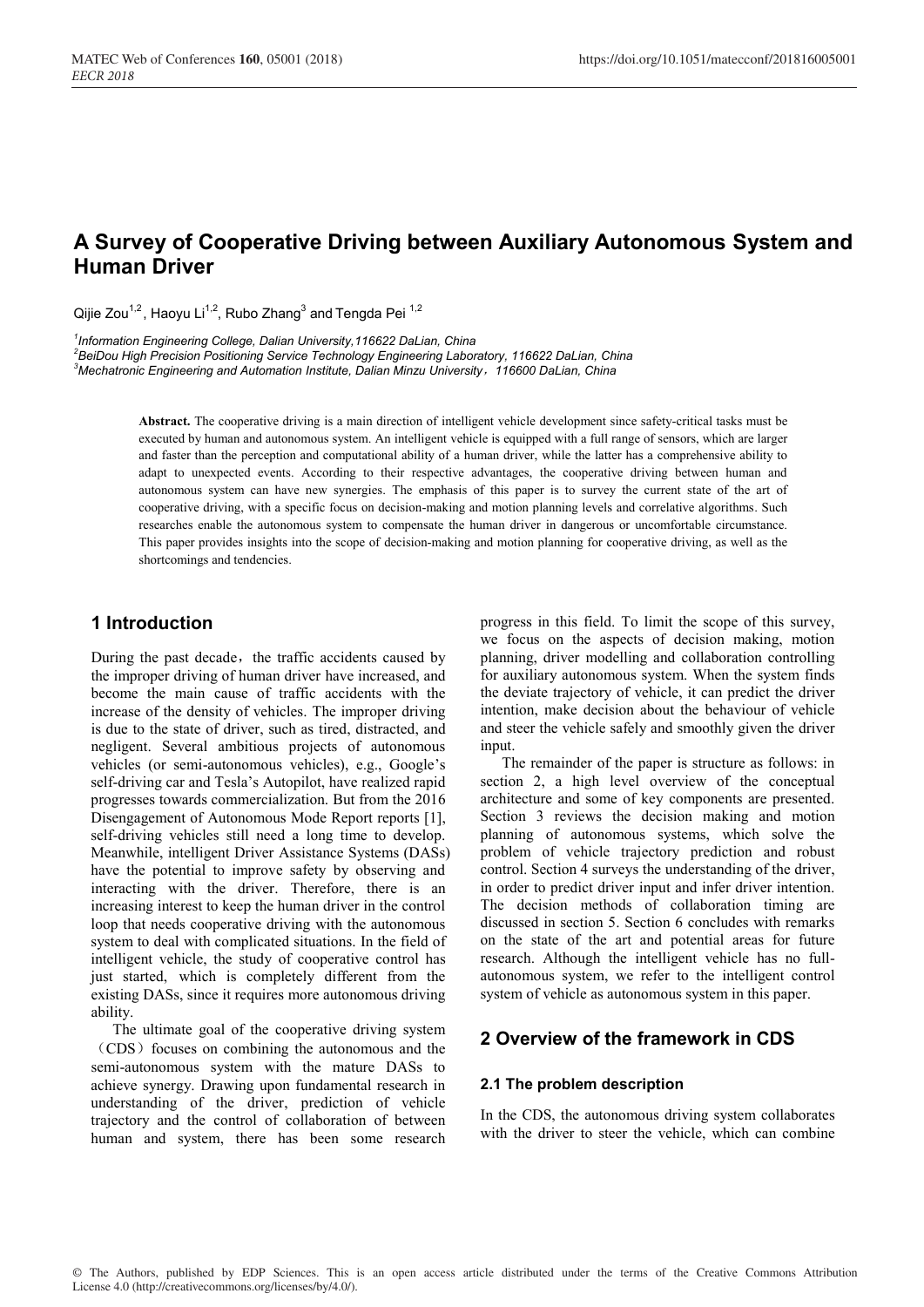human's intention with the high-performance computing and full range of sensing capabilities of the intelligent vehicle to achieve the safe, comfort, and low workload driving. Therefore, cooperative driving problem can be described as a synergic effect optimization of two agents, a human driver is natural and an autonomous system is artificial. The graphical representation of this relationship is shown in Figure 1.

The vehicle dynamics is described as  $\dot{x} = f(x, u)$ .

 $P_D$  and  $P_A$  are the reference roads of human driver and autonomous system.  $u$  is the input into the vehicle dynamics, which is the result of conditional integration of  $r<sub>p</sub>$  and  $r<sub>A</sub>$ . If the trajectory prediction is no exception, the driver instruction solely controls the vehicle. Otherwise, the control commands will be based on the vehicle state, the reference path, and the action of the driver.  $u = g(x, u<sub>D</sub>, r<sub>4</sub>)$ , whereas  $u<sub>D</sub>$  is the input of driver [2-3].



**Figure1**. The problem description of cooperative driving.

#### **2.2 General framework**

The main components used in CDS are *the hierarchy of decision-making process of autonomous driving system, the cooperative interface and the driver model*, cf. Figure  $\mathcal{D}$ 

The autonomous driving system is a vehicle selfmanagement agent that generates reference paths and the control command. The cooperative interface controls the integration of human instructions and the reference paths of vehicle when it is aware of unusual driving behaviors. A human driver is the cooperative partner of CDS, which need to understand and predict the intention of human driver.

Therefore, researches in this field depend on the decision-making, motion planning and trajectory prediction of autonomous system, the share control, driver modelling, etc. The subsequent sections review the progresses of related researches.

#### *2.2.1 Decision making*

As shown in the blue dotted rectangle of figure 1, the hierarchical decision-making process which is a general term for decision-making and planning in autonomous system can be divided into four levels: *Route Planning, Behavioral Decision-making, Motion planning, Local Feedback Control*. Through the collaboration between the components, system receive real-time environmental information which include the traffic condition of the existing road and driver's own intention to generate global optimal path, obtain the global driving tasks. And then based on some algorithms [4-5], the autonomous system transforms the driving task into the rational driving behavior of the decision, based on the related factors, it is planned to be the driving trajectory which include expected velocity and expected path. Finally, complete the driving.



**Figure 2.** The overall conceptual architecture of cooperative driving.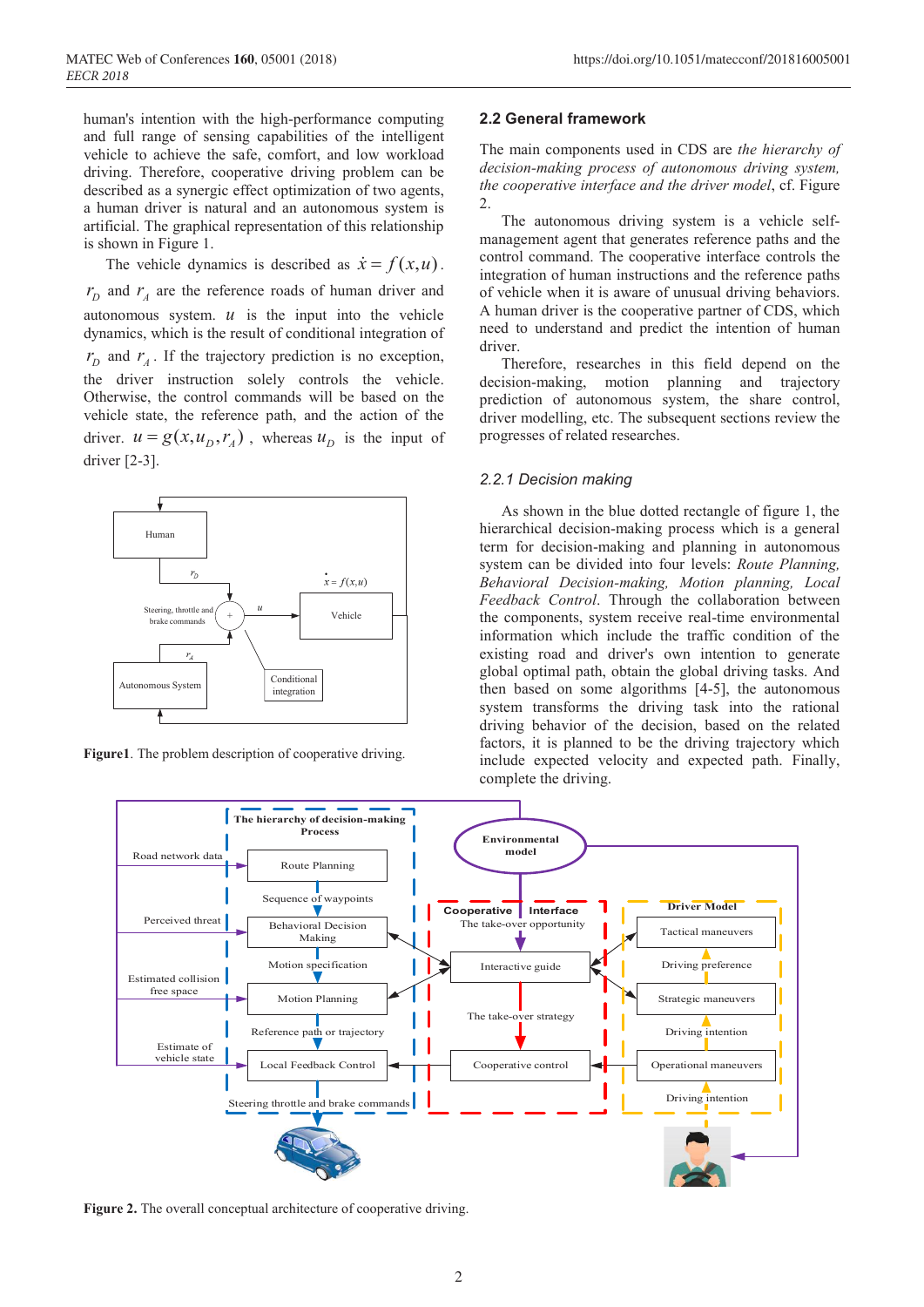| Algorithm                      | Summary                                                                                                                                                                                                                                    | Development and<br>application                                                                                                                                                                               | Disadvantage                                                                                                  | Solution                                                                                                                                                                                                                                                                                                              |  |
|--------------------------------|--------------------------------------------------------------------------------------------------------------------------------------------------------------------------------------------------------------------------------------------|--------------------------------------------------------------------------------------------------------------------------------------------------------------------------------------------------------------|---------------------------------------------------------------------------------------------------------------|-----------------------------------------------------------------------------------------------------------------------------------------------------------------------------------------------------------------------------------------------------------------------------------------------------------------------|--|
| Artificial<br>Potential Field  | According to the principle of the<br>target point, it attracts robot and<br>obstacles repels robot. It builds a<br>stepped scalar field and then<br>finds a feasible path according<br>to the decline gradient of the<br>scalar field [12] | Planning aspects of<br>mobile robots [13-16]                                                                                                                                                                 | The kinematics or<br>dynamics of<br>intelligent<br>vehicles are not<br>considered in the<br>planning process, | Through geometrical method<br>to smooth the path planning,<br>construct basic curve set in<br>advance, and then use these<br>basic get planning path curve<br>are interconnected, making                                                                                                                              |  |
| Methods<br>Based on<br>Roadmap | The two visible points are<br>connected in a straight line to<br>form a roadmap, and then the<br>search algorithm is used to find<br>a feasible path.                                                                                      | Visibility Graph [17-<br>18] and Voronoi graph<br>$[19]$                                                                                                                                                     | so that the path of<br>planning is not<br>smooth, which is<br>not conducive to<br>the following path          | the whole path is smooth,                                                                                                                                                                                                                                                                                             |  |
| Cell<br>Decomposition          | To divide the whole<br>environment into convex and<br>unobstructing regions which are<br>called units, [20-22] Thus, the<br>environment is discretized and<br>the path planning problem is<br>transformed into a search<br>problem.        | After the map which is<br>based on the graph<br>representation is<br>constructed, the search<br>algorithm is used to<br>find the no-collision<br>path between the<br>starting point and the<br>target point. | tracking.                                                                                                     | By introducing the vehicle's<br>kinematic and dynamic<br>constraints to the process of<br>path planning, with the aid of<br>vehicle dynamics, to obtain a<br>more reasonable path<br>planning, the common<br>algorithms including the<br>kinematics model with<br>curvature polynomial<br>representation and RRT, etc |  |

|  | Table 1. The introduction of rout planning algorithm. |  |  |
|--|-------------------------------------------------------|--|--|
|  |                                                       |  |  |

## *2.2.2 Cooperative interface*

We summarize the research on the switching and integration of control between drivers and autonomous driving systems, and call it *Cooperative Interface.* This part includes: Identify the timing of cooperative driving [6-9], and implement a cooperative strategy [10-11]. The former gets the time to identify drivers and autonomous system is identified by means of trajectory prediction. the latter is used to determine who controls or partial control the driver and the autonomous driving system.

## *2.2.3 Driver model*

Most autonomous driving systems, whether it's advanced driver assistance systems or the cooperative autonomous driving system that we're concerned about, all they need to be focused on the driver model. In essence, the driver model is the system's description, understanding, evaluation and prediction of the driver, which directly influences the performance of cooperative control between the autonomous driving system and the driver.

Currently, the following research objectives of driver model have been considering by the most scholars and researchers. Firstly, it is the intentional prediction, where the driver model could predict the driving intention of the driver base on its driving prior, and further enhance the cooperation efficiency between the system and driver. The second object is dissociation evaluation, since the model will prevent the improper driving behavior that caused by the driver dissociation. In addition, the evaluation has other functions such as the early warning of driving risk. At last, the driving behavior modelling will perform a analysing of the characteristics of the action of driver's wheel steering, usage of brake and gas pedal, so as to realize personalized driving assistance.

## **3 The hierarchy decision making process**

### **3.1 Rout planning**

In the CDS, the vehicle is required to have strong autonomous planning and independent decision-making ability to cooperate with the driver at the right time. The rout planning of intelligent vehicle draws on the related research of wheeled robot and develops very rapid.

There are three main types of rout planning methods: artificial potential field [12-16], methods based on roadmap [17-19], and cell decomposition [20-22]. The introduction to these algorithms is shown in Table 1. And also introduce the development and improvement of some of these methods in the field of intelligent vehicle.

In recent years, RRT (rapidly exploring random tree) algorithm and its many variants are also gradually applied in intelligent vehicle path planning [23-25]. As a typical random sampling method, RRT can combine the dynamic constraints of the vehicle during the path planning. However, the sampling efficiency of the algorithm is the main factor affecting the real-time performance of planning, and how to improve the sampling efficiency is a major problem in the future.

### **3.2 Behaviour decision making**

Driving behavior decision-making is an important function module of intelligent car, but also the focus and difficulty of autonomous driving technology research. Driving behavior decision-making is based on the perception of the system to obtain environmental information and the current state of the vehicle to make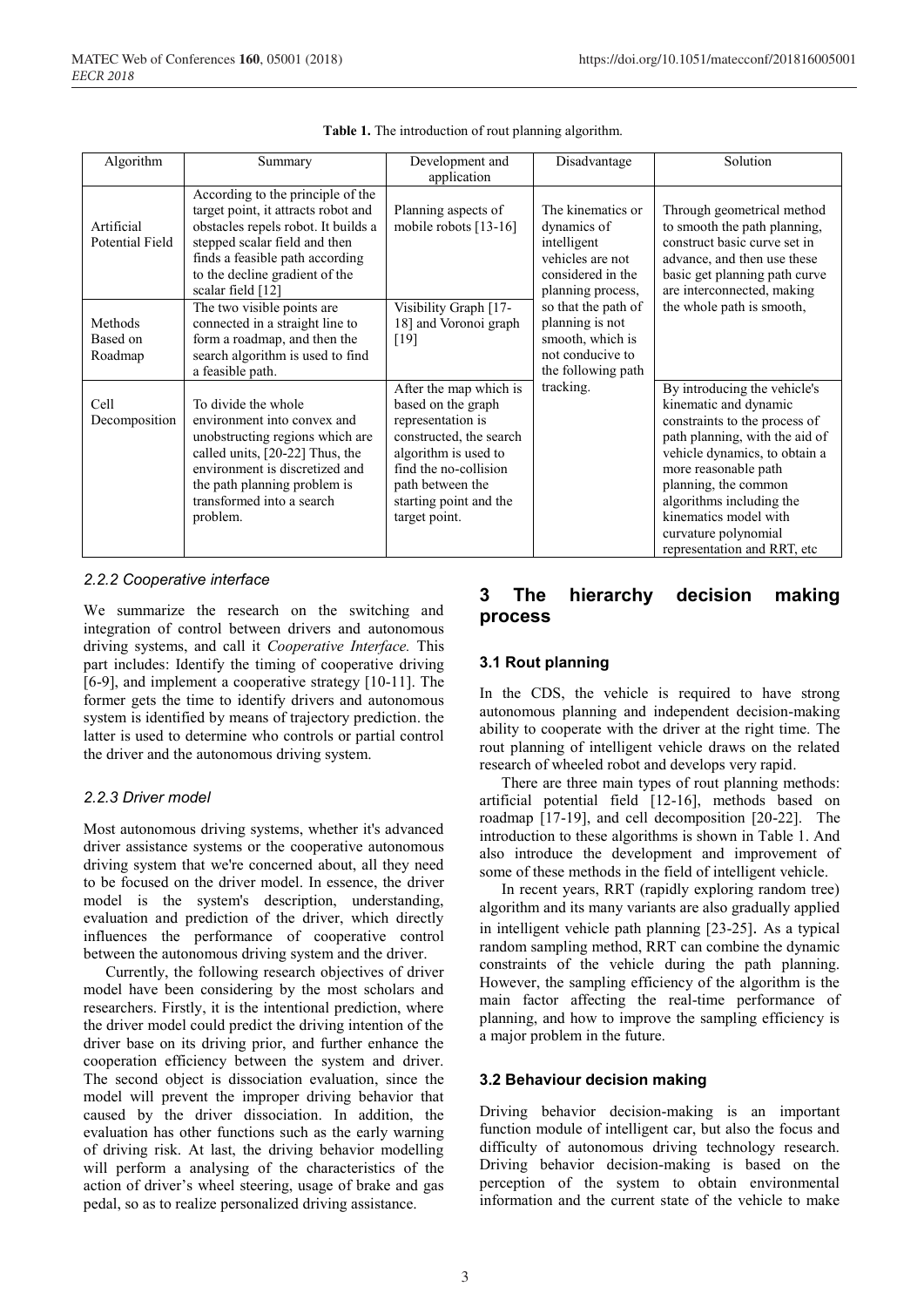safe and reasonable driving operation,such as vehicles to follow, lane, overtak, import traffic, etc., its capability is an important indicator of intelligent vehicle intelligence level indicators.

Rule-based decision-making method is one of the main methods of intelligent vehicle driving behavior decision-making [26], In the 2007 DARPA City Challenge, the Boss Smart Car of CMU (Carnegie Mellon University) used a rule-based approach to automate vehicle driving decisions [27-28]. But the method is robustness for high dynamic traffic environment.

In order to make the driving decision system more robust, Wei et al. [29-30] proposed a method based on PCB (prediction and cost function-based algorithm) to realize the high speed of intelligent vehicle, Naranjo et al. [31] proposed an intelligent vehicle lane changing method based on fuzzy control, and Perez et al. [32] proposed a fuzzy logic-based decision-making system, but fuzzy rules dependent on the relevant empirical knowledge are often difficult to obtain.

There are also some probabilistic methods for driving behavior decisions is proposed [33], such as based on Dynamic Probabilistic Networks (DPN)[34], Bayesian network[35-37], and based on stochastic automates [38]

## **3.3 Motion planning**

The movement of the intelligent vehicle can be divided into longitudinal movement and lateral movement [39], and the corresponding control is speed tracking control and path tracking control.

For speed tracking control, commonly used algorithms fall into two categories: control based on dynamic model and control method based on dynamic model. The former includes sliding mode control, PID feedback control based on kinetic model. The latter includes linear PID, fuzzy PID, and adaptive neural network- fuzzy control PID.

## *3.3.2 Path tracking control*

Path control, ie, lateral control, common control methods include feedback control based on geometric or kinematic models, PID control, Robust control, synovial control, pole placement, optimal control, model predictive control, The fuzzy control.

The evaluation and description of these algorithms are shown in Table 2. In this table, we introduce the application of various algorithms in speed tracking control and path tracking control. The control methods included in the table are verified by the real vehicle.

The information in the table includes: whether the algorithm needs the vehicle dynamic model or not, Whether the algorithm needs artificial setting parameters or artificial setting rules when applying the algorithm. The accuracy of the proposed algorithm is related to the efficiency of control. And also introduce whether the algorithm apply in the speed planning control or path tracking control and can get the information of the improvement about this algorithm.

We use N to represent NO, Y to YES, U to Unrelated, R to Related, P to Path tracking control, and S to Speed tracking control.

## *3.3.1 Speed tracking control*

| Algorithm                                           | Use the<br>vehicle<br>dynamics<br>model | Need<br>artificial<br>parameters<br>and rules | Relationship<br>between model<br>precision and<br>control effect | Speed<br>tracking<br>control | Path<br>tracking<br>control | Improvement                                                                                                                                                                    |
|-----------------------------------------------------|-----------------------------------------|-----------------------------------------------|------------------------------------------------------------------|------------------------------|-----------------------------|--------------------------------------------------------------------------------------------------------------------------------------------------------------------------------|
| sliding<br>mode<br>control                          | Y                                       | N                                             | U                                                                | Y<br>$[40-43]$               | Y<br>$[54]$                 | P: Using frequency shaping<br>[55], loop forming [56-57], $H\infty$<br>control [58] and other methods to<br>improve                                                            |
| Feedback<br>Control<br>Based on<br>Dynamic<br>Model | Y                                       | N                                             | $\mathbb{R}$                                                     | Y<br>$[44-47]$               | N                           | S: Consider modeling the whole<br>dynamic system, such as longitudinal<br>motion dynamics [44-45]                                                                              |
| Linear<br>PID                                       | Y                                       | Y                                             | $\mathbb{R}$                                                     | Y<br>$[48-52]$               | Y<br>$[57]$                 | S: combine with reinforcement<br>learning algorithm [48]<br>P: Introduce proportional gain<br>scheduling [60] and nested PID<br>[61] to improve the control effect.            |
| <b>Fuzzy PID</b>                                    | N                                       | Y                                             | U                                                                | Y<br>$[53]$                  | Y                           | S: Using neural networks to express<br>fuzzy rules $[53]$<br>P: genetic algorithm is introduced in<br>fuzzy logic to optimize the<br>membership function and rules<br>[62, 63] |

**Table 2.** The evaluation and description of motion planning algorithms.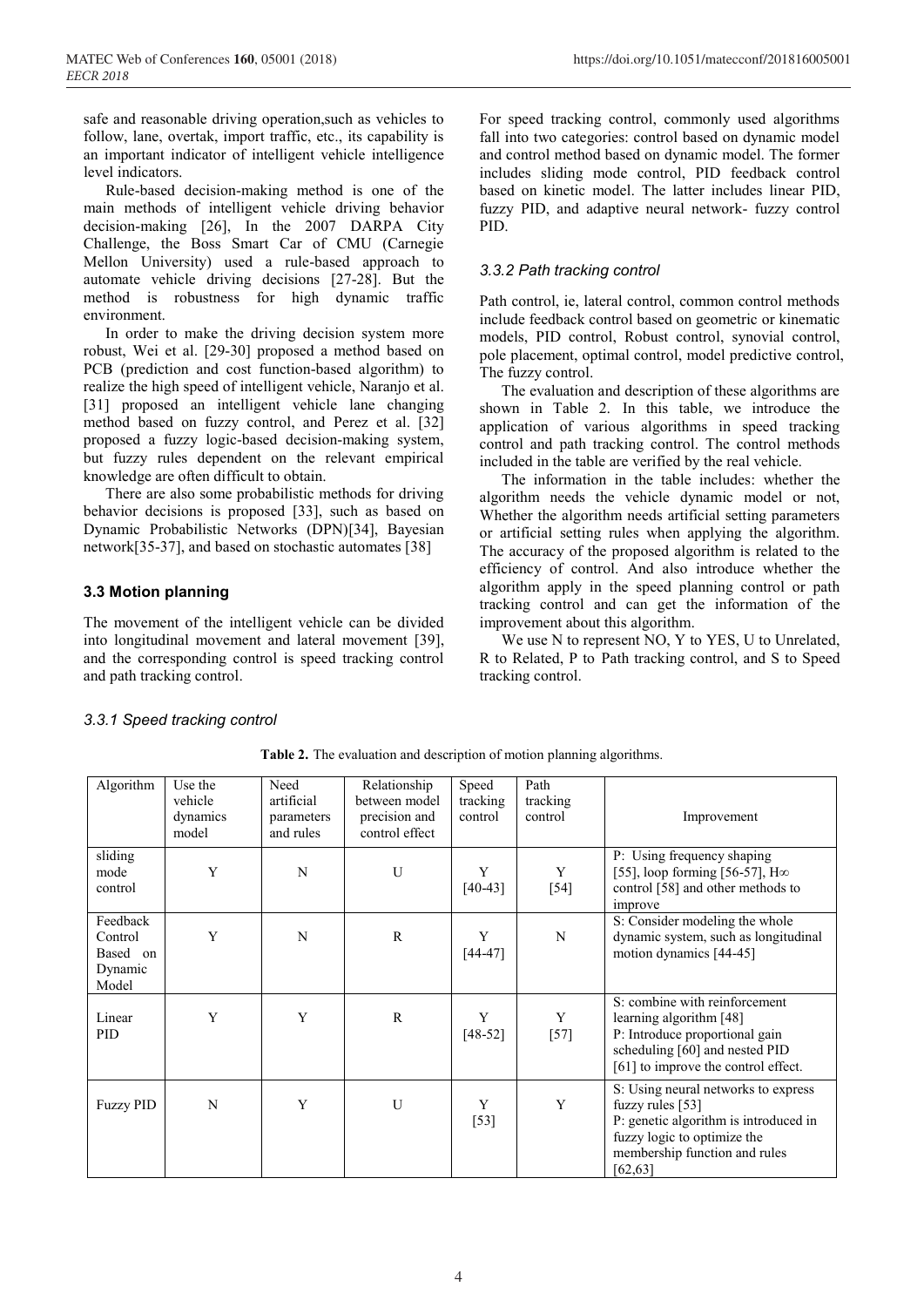## **4 Driver Model**

Driver modelling is widely studied and used in the field of intelligent driving. Researchers set up models of the different research priorities with different approaches. Driving tasks are accomplished with the help for collaboration between the driver and the system in CDS, so the mutual perception evaluation and prediction between those two parts are the prerequisite and foundation for ensuring the safety and comfort of driving.[64]

With the help of human-machine interaction technology, the autonomous system can obtain the realtime status information such as: driver's concerns, status, behavior and posture and so on. Based on the information, the system can predict the behavior and intention of the driver and offer an evaluation to the driver. Generally, the work that the driver needs to do in the driving of the vehicle can be divided into two categories: workload and situation awareness, which are the driver factor that most researchers generally agree is used to predict driving efficiency and safety the definition as follows:

1) Situation Awareness: Predict what will happen and react accordingly [65]

2) Workload: Questionnaire or test results which to assess the cost and difficulty of the driver [66]

Based on this, we divide the purpose of driver model into three categories: Prediction of the driver's behaviour, inference of the driver's intention, identification of the driver's cognition.

### **4.1. Behavior model**

The driver's behavior modeling which is used to reproduce or predict the behavior of the driver is the basis of the latter two models. Therefore, it can help the autonomous system to better determine the driver's information, and finish the driving work perfectly. The indicators which represent the physical attributes of the driver and reproduces the mathematical expression of the driving process include: steering wheel Angle, speed and other parameters [67]. The behavior of the driver to operate the vehicle, which has strong adaptability, needed to be considered by multiple variables, such as Limb model, the distribution of eye focus area, the use of foot pedals, and so on. We set up a pilot model to analyze and predict driver behavior by HMM (Hidden Markov Model), Bayesian network, machine learning and other methods.[68-69]

### **4.2. Inference of driver intention**

After determining the driver's behavior, status and other information, we then model the driver's intention. The same driver's choice of driving behavior with the different intentions in different time may be particularly aggressive or conservative, when dealing with the same driving scenarios, such as overtaking and lane-changing. And the choice of driver behavior in some state, such as drunkenness and fatigue, becomes an unestimable

parameter. Therefore, we need to model the driver's intention to solve the problems in these states.

A common driver's intention determination method includes based on driver characteristic and based on vehicles dynamic state. Both of those methods obtain the required data by using vehicle sensor, such as in-vehicle cameras velocity sensor and steering wheel angle sensor, to perception driver intension. But the method based on driver characteristic determine the intension and degree of activity of the driver by using vision sensor to detect relevant characteristics, such as the pupil diameter of the driver. The frequency and time of blinking, hand motion [70-71], head motion [72], foot motion, etc. another method is based on vision sensors, speed sensors, steering wheel angle sensor, and other unit to monitor the vehicle driving speed, traveling path, and leading vehicle distance, and analyses and judge the state of the driver. the measurement reflects the actual driving behavior of the driver, and then deduce the driver's intentions.

### **4.3. Cognitive model**

Although a qualified driver's operation to vehicle is within a certain range, and the driver behavior modeling is based on the driver universal model which get rid of the driver's personality. Then with different drivers' physical and psychological differences, there are differences in the number of drivers, such as reaction time, driving skill, age, gender, etc. in other words, different driver have different Driving Style. Based on the previous driver behavior and intention, researchers judge the ability of the driver through a series of subtasks to obtain relevant features, such as reaction time, the driver on the environment target recognition rate [73]. In addition, the current domestic use statistical principles to analyze the correlation between the drivers' response indicators and traffic accidents, and then analyze the differences between different drivers of these indicators. And other country's researchers mainly studied the learning and adaptation process of the driver's adaptive cruise system to analyze driver's dependence on system [74], and evaluation of vehicle track tracking and vehicle driving capability by comparing the actual driving path [75].

In order to establish efficient and accurate driver model, there is no doubt that a great deal of data is necessary to build a model. Thanks to the current sensor and data storage capabilities, the acquisition of large amounts of data has become a breeze. How to use these massive amounts of data is a top priority. In the method to solve the problem of the driver modelling, machine learning method for large data processing has obvious advantages, especially the application of deep learning approach.

## **5 The timing of collaboration between driver and autonomous system**

With the help of cooperative driving technology, we dynamically eliminate the cognitive differences between the driver and the autonomous system, achieving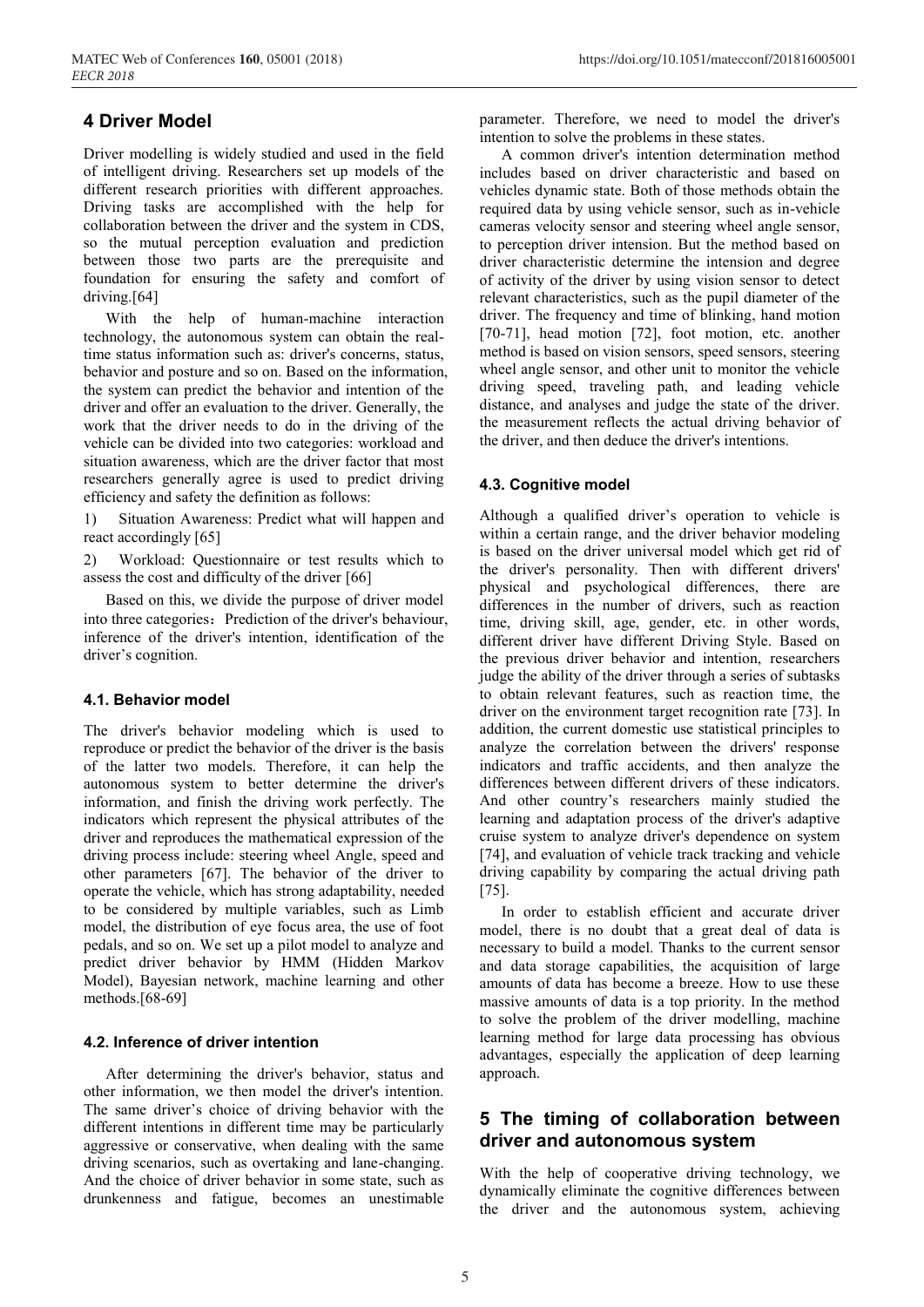consultation, learning and enhancing the ability of autonomous systems to deal with uncertainty, diversity and complexity issues. However, it's still a core research how to switch reasonably the right to drive, and efficient to achieve man-machine integration. With the improvement of autonomous system capabilities, this problem will not disappear, but with the enhancing ability to the autonomy of the system, the cooperative driving technology cooperative driving technology will become a part of the field of autonomous interaction.

In Disengagement Report [1], by statistics we can find that due to improper interaction between the two sides caused by the driver involved in improper participation, lack of participation caused by the situation, accounting for nearly half of the total proportion of detachment .Similarly, if the autonomous system find abnormal phenomena ,it should predict the result of abnormal driving behavior and summary up the reason, rather than rigidly intervent in the driver control competence to trigger a strong distrust of driver. Therefore, both sides of the CDS in the completion of mutual perception evaluation and prediction under the premise, it need to be further completed, such as the determination of the suitability of the autonomous system, the degree of influence on driving safety after the changed driving right [76], the possibility and cause of manual intervention by the driver on the operation of the autonomous system [77] and so on. And determine the difference between the operation of the driving autonomous system and the independent operation of the driver [78-79] and so on, then determine the timing of the interaction so as to real

### **5.1. Based on threat assessment**

It's necessary for cooperative driving technology to determine the time of Man-machine integration. Now the common timing for the determination can be divided into two: (1) Intelligent vehicle system to travel safety and arrive destination for the constraints and objectives; (2) In addition to safety, autonomous intelligent vehicle systems also meet multiple goals, energy consumption, smoothness, stability, etc. The former for this autonomous system cannot complete the driving task of the situation. The latter means that when the performance of the autonomous system is not good for the existing technology, the research work is still focused on the completion of driving tasks. Most of the existing researches belong to the first case.

The threat-based assessment also falls into the first case, it is based on the starting point of the study to predict the collision situation; according to the research perspective, respectively predict the vehicle driving track and other cars road environment in driving track to determine the next period of time (usually  $0.5 \sim 5$ s) the possibility of collision occurred. Meanwhile the car degree of self-confidence is also man-machine rights changing and integration of the main basis [80-81] In other words, if factors that threaten driving safety factors make the system of confidence less than the threshold or the degree of danger is higher than the threshold, the

autonomous system will choose to switch to please driver for help or switch the driving right during the driving process

### **5.2. Based on trajectory prediction**

Trajectory prediction is also the first case--driving safety requirements. Lane offset as a cause of road accidents is a major reason, is a variety of factors (road conditions, fatigue driving, drunk driving) the combined effect of the results. In general, the autonomous system obtains the road condition environment through the vehicle sensor, based on the prediction of the future state of the vehicle to determine the danger, and then in the planning layer through the visual / auditory / tactile way to pass the dangerous information to the driver, change the driver for dangerous perception and judgment, to assist in driving to avoid or reduce the occurrence of lane departure accidents. Or a system that corrects the vehicle's travel trajectory when the danger is determined, by controlling the steering / braking / driving control and obtaining the driving right when the vehicle is about to be out of the lane.

The common approach to the timing of man-machine integration, which includes threat assessment or trajectory prediction, can still be seen as a solution to the path planning and decision-making problems in the driving process. In these solutions, reinforcement learning method of multi-objective has just need through the interaction with the environment can get optimal or approximate optimal learning strategies, the advantages of application in the future research is worth looking forward to.

## **6 Future researches**

From the above survey, the conclusion can be reached that CDS is a fusion technology of different agents, which can achieve synergy and its research will promote the development of driverless vehicle technology.

The motion planning and decision-making researches have been mature, but the understanding and description of drivers are still in the initial stage of research. Furthermore, the dynamic integration of natural intelligence and artificial intelligence is the key challenge problem.

Thus, first extension of the CDS could be learning ability. CDS will learn driving experience through daily driver behaviors, and establish vehicle decision-making and planning model, which can make the system supplement the driver's actions when detecting dangerous and abnormal. Secondly, a new pattern humanoid intelligent vehicle will be reach Level 3 and Level 4 which can switch the control smoothly between the human and the autonomous system.

## **References**

- 1. URL:https://www.dmv.ca.gov/portal/dmv/detail/vr/a utonomous/disengagement\_report\_2016
- 2. R Li, et al.arXiv preprint arXiv: 1704.00866 (2017).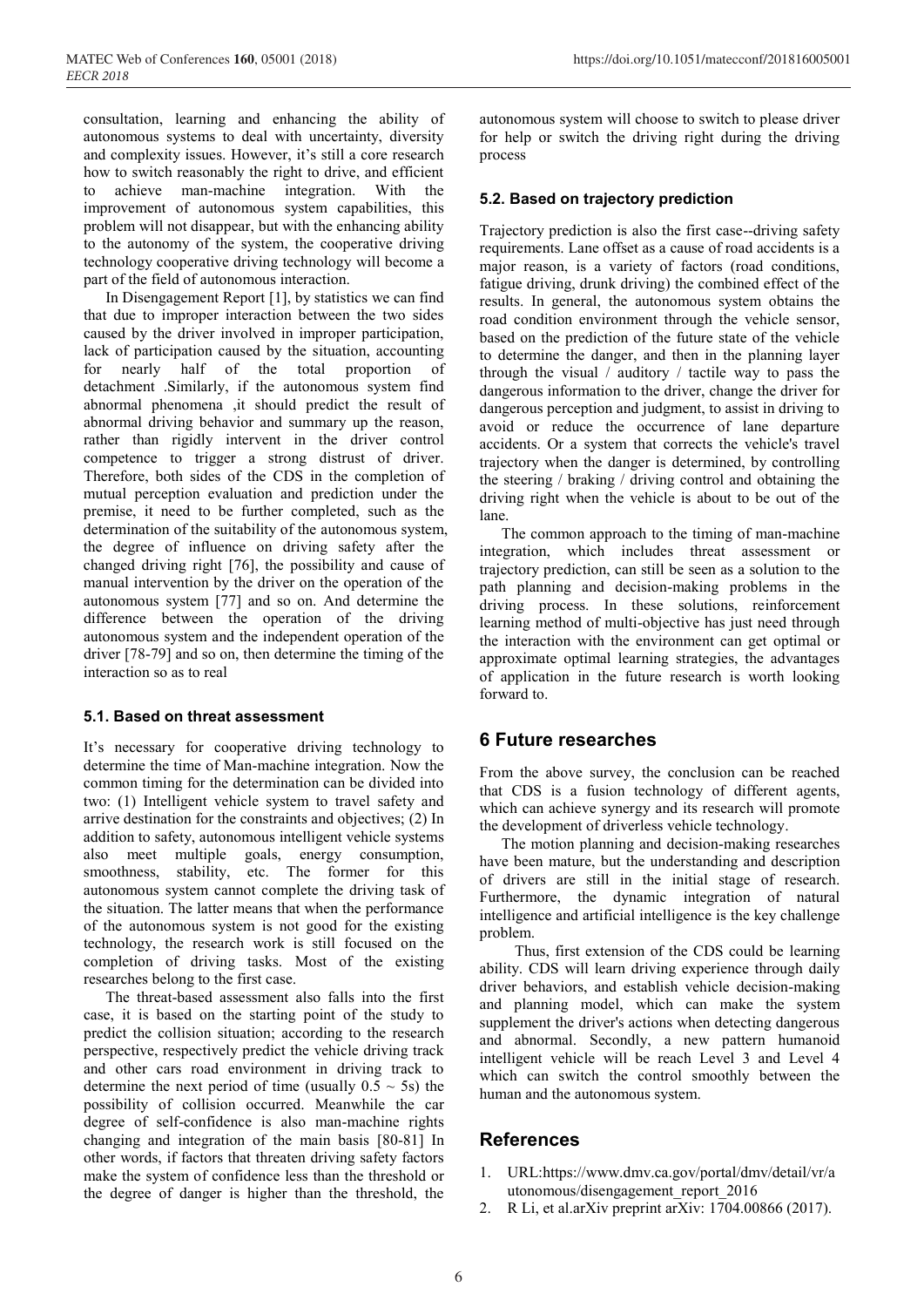- 3. V.A Shia, et al. IEEE Transactions on Intelligent Transportation Systems 15(6), 2696-2709(2014).
- 4. D.C.K Ngai, et al, Intelligent Transportation Systems Conference, (2007).
- 5. D.C.K Ngai, N.H.C Yung, IEEE Transactions on Intelligent Transportation Systems, 12(2): 509- 522(2011).
- 6. M.M Minderhoud. Towards The New Horizon Together. Proceedings Of The 5TH World Congress On Intelligent Transport Systems, Paper NO. 2145, (Korea, 1998).
- 7. P. Fancher, *Research on desirable adaptive cruise control behavior in traffic streams.* (UMTRI-2003- 14, 2003)
- 8. T.P Alkim, G Bootsma, S.P Hoogendoorn. Intelligent Vehicles Symposium, IEEE 1198-1203  $(2007)$
- 9. F. Viti, S.P. Hoogendoorn, T.P. Alkim, et al, Intelligent Vehicles Symposium, 745-750 (IEEE,2008)
- 10. G.A. Mann, N. Small, Human System Interactions (HSI), 2012 5th International Conference on. IEEE, 35-42, (2012)
- 11. B.D. Argall, T.D. Murphey, Proceedings of the AAAI Fall Symposium on Artificial Intelligence for Human-Robot Interactions (2014)
- 12. O. Khatib, International Journal of Robotics Research5(1) ,90-98(1986)
- 13. J. Barraquand, B. Langlosi, J.C. Latombe, IEEE Transactions on Systems, Man, and Cybernetics 22(2), 224-241(1992)
- 14. E. Rimon, D.E. Koditschek, IEEE Transactions on Robotics and Automation,8(5), 501-518(1992)
- 15. J. Chuang, N. Ahuja, IEEE Trans. Syst., Man, Cybern. B, Cybern28(5), 729-736(1998)
- 16. S.S. Ge, Y.J. Cui, IEEE Transactions on Robotics and Automation16(5), 615-620(2000)
- 17. T. Lozano-Perez, Communications of the ACM22, 560-570(1979)
- 18. H. Rohnert, Information Processing Letters23, 71- 76(1986)
- 19. O. Takahashi, R.J. Schilling, IEEE Transactions on Robotics and Automation 5(2), 143-150(1989)
- 20. J.T. Schwartz, M. Sharir, IEEE Trans. Robot. Autom RA-36(3), 345-398(1983)
- 21. R.A. Brooks, IEEE Transactions on Systems, Man, and Cybernectics SMC-13(3), 190-197(1983)
- 22. R.A. Brooks, T. Lozano-Perez, IEEE Transactions on Systems, Man, and Cybernetics SMC-15(2), 224- 233(1985)
- 23. W. Xu, J. Wei, J.M. Dolan, et al, Robotics and Automation (ICRA), 2012 IEEE International Conference on. IEEE, 2061-2067(2012).
- 24. L. Ma, J. Xue, K. Kawabata, et al, IEEE Transactions on Intelligent Transportation Systems16(4), 1961- 1976(2015)
- 25. M. Du, T. Mei, H. Liang, et al, Sensors16(1), 102(2016)
- 26. A, Niehaus, R.F. Stengel, IEEE Transactions on Vehicular Technology43(3), 626-634(1994)
- 27. C. Urmson, J. Anhalt, D. Bagnell, et al, Journal of Field Robotics25(8), 425-466(2008)
- 28. C.R. Baker, J.M. Dolan, International Cofference on Intelligent Robots and Systems, 1752-1758(2008).
- 29. J. Wei, J.M. Dolan, 2009 IEEE Intelligent Vehicle Symposium, 1015-1020(2009)
- 30. J. Wei, J.M. Dolan, B. Litkouhi, 2010 IEEE Intelligent Vehicles Symposium, 512-517, (University of California, San Diego, CA, USA, 2010)
- 31. J.E. Naranjo, C. Gonzalez, R. Garcia, et al, IEEE Transactions on Intelligent Transportation Systems9(3), 438-450(2008)
- 32. J. Perez, V. Milanes, E. Onieva, et al, Proceedings of the 2011 IEEE International Conference on Mechatronics, 188-193, (Istanbul, Turkey, 2011)
- 33. M. Ardelt, C. Coester, N. Kaempchen, IEEE Transactions on Intelligent Transportation Systems13(4), 1576-1585(2012)
- 34. J. Forbes, T. Huang, K. Kanazawa, In Proceedings of the International Joint Conference on Artificial Intelligence, 1878-1885(San Francisco, CA, USA, 1995)
- 35. R. Schubert, K. Schulze, G. Wanielik, IEEE Transactions on Intelligent Transportation Systems11(3), 607-616(2010)
- 36. R. Schubert, G. Wanielik, IEEE Intelligent Transportation Systems Magazine, 6-19(2011)
- 37. R. Schubert, IEEE Transactions on Intelligent Transportation Systems13(1), 354-364(2012)
- 38. C. Unsal, *Intelligent navigation of autonomous vehicles in an automated highway system: Learning methods and interacting vehicles approach*, (1997)
- 39. M. Mitschke, H. Wallentowitz. *Dynamik der*  kraftfahrzeuge, (Berlin, Springer, 1972)
- 40. S.B. Choi, J.K. Hedrick, Proceedings of the 1995 Vol5, 3106-3110, (American Control Conference, 1995)
- 41. J.C. Gerdes, J.K. Hedrick, Control Engineering Practice5(11), 1607-1614(1997)
- 42. R. Rajamani, H.S. Tan, B.K. Law, et al, IEEE Transactions on Control Systems Technology8(4), 695-708(2000)
- 43. X.Y. Lu, J.K. Hedrick, 2003. Proceedings of the 2003Vol 1, 36-41(American Control Conference, 2003)
- 44. D. Anderson, *Splined speed control using SpAM (Speed-based Acceleration Maps) for an autonomous ground vehicle*, (2008)
- 45. P.N. Currier, *Development of an automotive ground vehicle platform for autonomous urban operations*, 2008.
- 46. F.W. Rauskolb, K. Berger, C. Lipski, et al, Journal of Field Robotics25(9), 674-724(2008)
- 47. J. Bohren, T. Foote, J. Keller, et al, Journal of Field Robotics 25(9), 598-614(2008)
- 48. I. Miller, M. Campbell, D. Huttenlocher, et al, Journal of Field Robotics25(8), 493-527(2008)
- 49. S. Moon, I. Moon, K. Yi, Control Engineering Practice17(4), 442-455(2009)
- 50. S. Thrun, M. Montemerlo, H. Dahlkamp, et al, Journal of field Robotics23(9), 661-692(2006)
- 51. J. Leonard, J. How, S. Teller, et al, Journal of Field Robotics25(10), 727-774(2008)